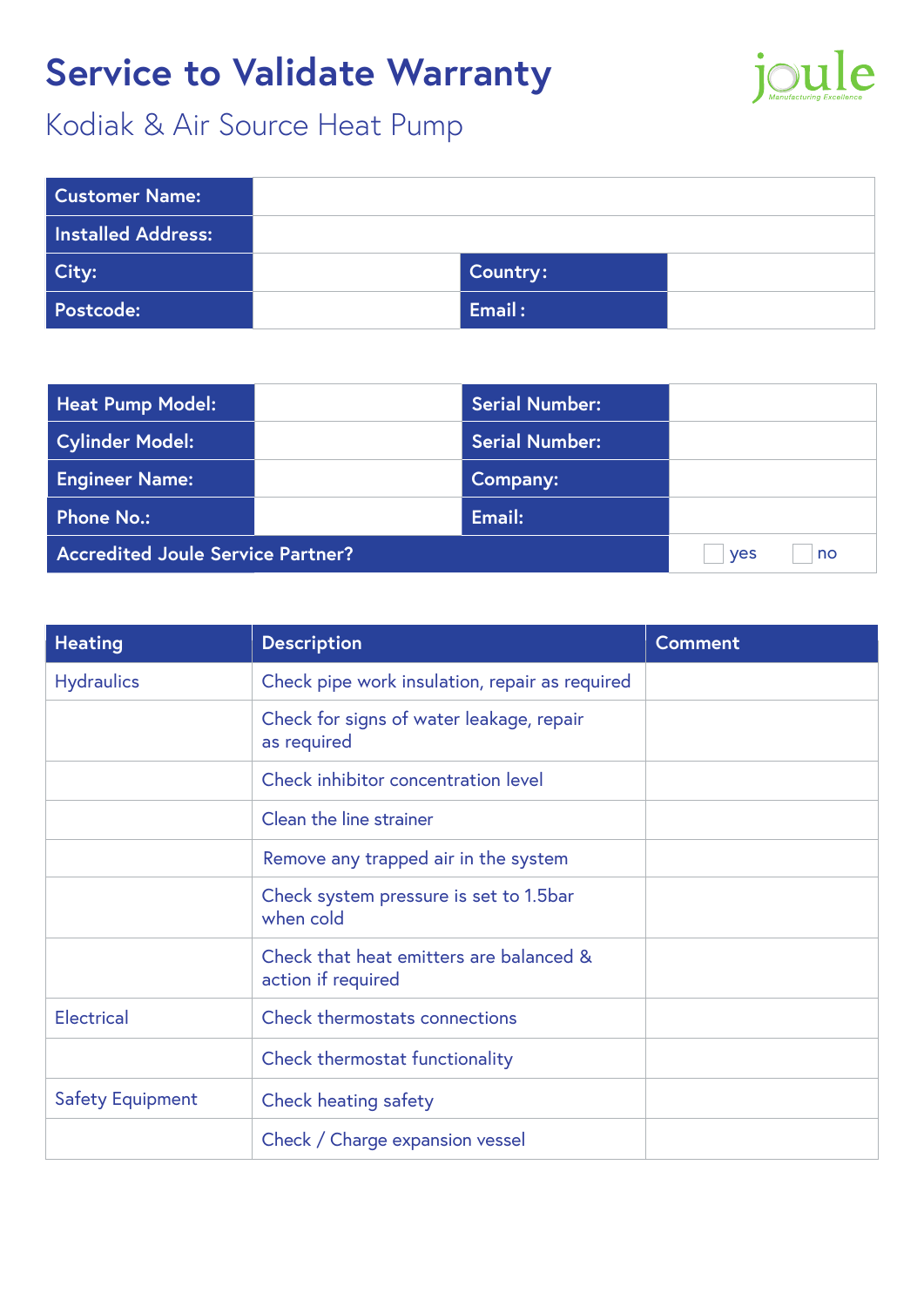# **Service to Validate Warranty**

# joule

## Kodiak & Air Source Heat Pump

| <b>Outdoor Unit</b>       | <b>Description</b>                                                                           | Comment |
|---------------------------|----------------------------------------------------------------------------------------------|---------|
|                           | Check for undue noise, vibration or any<br>obvious defects                                   |         |
|                           | Inspect for damage and clean (ph. neutral<br>cleaner)                                        |         |
|                           | Inspect for corrosion and treat as<br>required                                               |         |
|                           | Inspect evaporator for damage and clean fins                                                 |         |
|                           | Inspect fan blade and motor for damage,<br>tighten fixing and clean as required              |         |
|                           | Clean and check condensate drainage                                                          |         |
|                           | Check for signs of water leakage, repair<br>as required                                      |         |
|                           | Check unit for any damage                                                                    |         |
|                           | Check that the unit/units are securely fixed<br>to the wall                                  |         |
|                           | Check hydraulic flow & return temperatures                                                   |         |
|                           | Check air extract, exhaust, fresh & supply<br>temperatures are in line with what is expected |         |
|                           | Check evaporator temperature                                                                 |         |
|                           | Check operation of immersion/back up<br>heater/zone valves                                   |         |
| <b>Outdoor Electrical</b> | Check any electrical wiring associated with<br>the heat pump                                 |         |
|                           | Check that any sensors are inserted correctly<br>and have not become dislodged               |         |